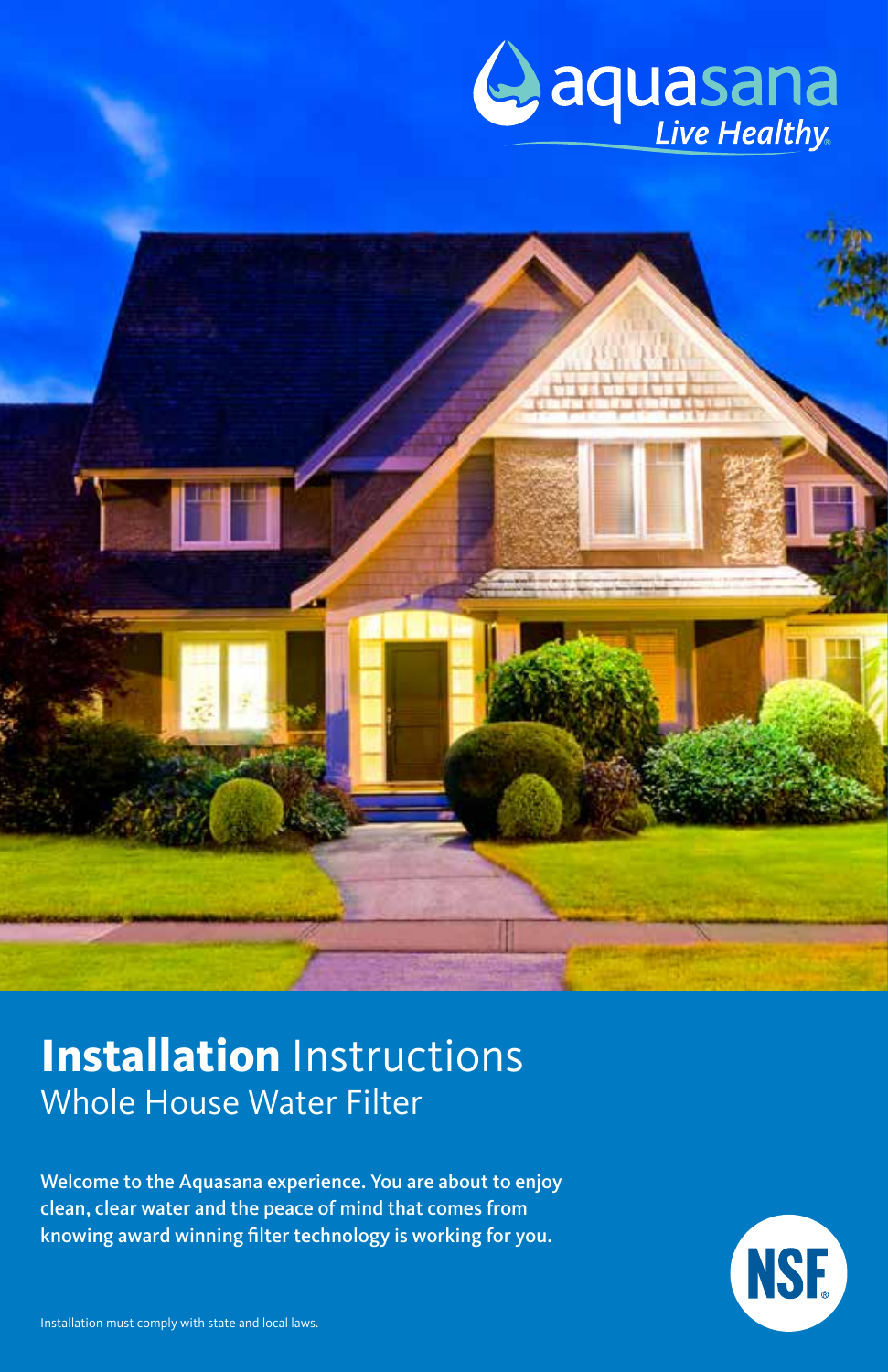### **EQ-1000**

NSF Certified media reduces 97% of chlorine for 1,000,000 gallons or 10 years.

Also reduces sediment, synthetic chemicals and scale.

(System not NSF Certified.)

*Direction of flow*

2

5

6

 $\bullet$ 

aquasana

 $\sqrt{10}$ 

**The Merchan** 

4

10 11 12

5

4

**7** 8

9

5 5

#### **Basic Install Contents**

3

- **1** main tank
- 2 pre-filter
- 3 shut-off valve
- 4 slip unions (2)
- $5 \frac{3}{4}$ " x 3" nipples (4)
- 6 pre-filter support bracket

#### **Professional Grade Install Kit (optional):**

- 7 10" .35 micron post-filter
- 8 PEX support brackets (2)
- 9 post filter support bracket
- 10 brass valves (3)
- 11 brass "T" fittings (2)
- <sup>12</sup> brass adapters (2)

## **EQ-600**

NSF Certified System reduces 97% of chlorine for 600,000 gallons or 6 years.

Also reduces sediment, synthetic chemicals and scale.



*Direction of flow*

4

5 5

2

5

6

6

aquasana

 $\sqrt{10}$ 

**Carl Marchan** 

### **Basic Install Contents**

3

- **1** main tank
- 2 pre-filter
- 3 shut-off valve
- 4 slip unions (2)
- $5 \frac{3}{4}$ " x 3" nipples (4)
- 6 pre-filter support bracket

### **Professional Grade Install Kit (optional):**

- 7 10" .35 micron post-filter
- 8 PEX support brackets (2)
- 9 post filter support bracket
- 10 brass valves (3)
- 11 brass "T" fittings (2)
- <sup>12</sup> brass adapters (2)



4

5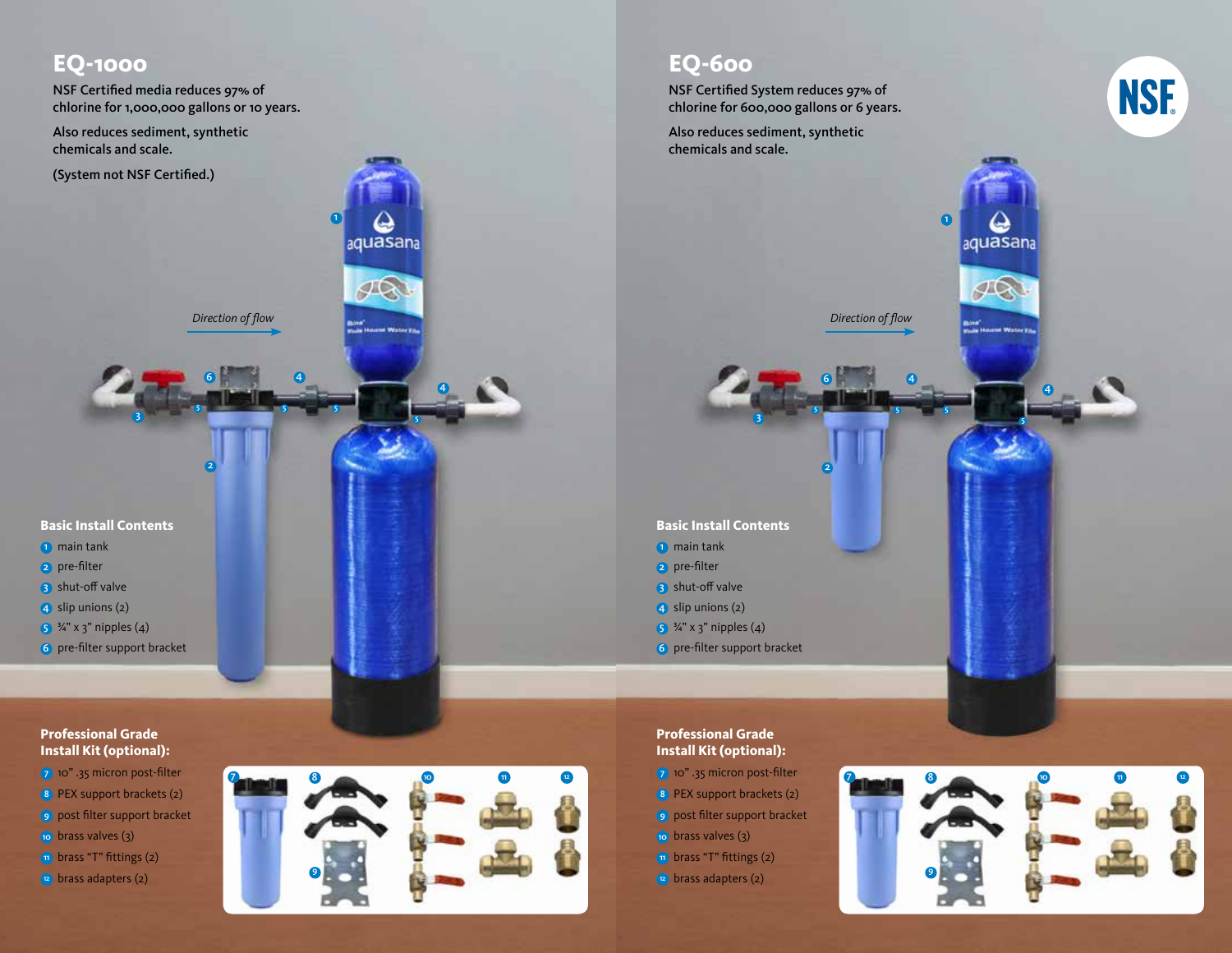

# **Installation – check operating specifications before installing**

- 1. KEEP THE UNIT IN AN UPRIGHT POSITION AT ALL TIMES.
- 2. Remove the red shipping caps from the inlet & outlet ports on the main housing.
- 3. **Precondition the unit by "surge flushing":** It is very important that this system is flushed properly prior to final installation. The granular carbon medium used in the bottom tank contains 1-2% by volume of carbon fines that should be flushed out prior to use. The best method for purging these carbon fines from the media bed is "surge flushing":

Using the supplied adapter, connect a garden hose to the inlet port so that the water will flow into the system and out of the outlet port. Slowly turn on the water and allow the discolored water to flow from the outlet into a bucket or drain. The first few gallons will appear black and cloudy due to carbon fines. After an initial 15 minute flushing, begin a period of "surge flushing." Turn the water supply on for 30 seconds and then off for 30 seconds repeatedly for 15 minutes or until initial surge of water is completely clear and free from discoloration and cloudiness. Once the unit has been properly flushed, be sure the white washers are properly set inside the inlet and outlet ports. Disconnect it from the garden hose and position it for final installation.





- 4. Turn off main source water supply prior to installation.
- 5. Install the unit to the main water supply using the supplied components. Do not over tighten fittings, as this may cause leakage and broken fittings. Do NOT use pipe dope. The use of pipe dope voids the warranty. You may use NSF-certified pipe primer, glue and plumber's tape. Leave two-three threads exposed and do not exceed seven layers of plumber's tape. More than seven layers will cause the nipple to crack and leak.
- 6. **IMPORTANT:** The inlet piping assembly (valve, pre-filter, main filter unit, union and nipples) must be firmly braced and supported. Support bracket for Pre/Post filter housing included.
- 7. Once installation is complete, slowly turn the water on and inspect for leaks.
- 8. Once the unit is installed and checked for leaks, open the water faucet closest to the installed unit and allow water to run for 5-10 minutes for the final flushing period.

**Professional Grade Install Kit (optional):**

- 7 10" .35 micron post-filter
- 8 PEX support brackets (2)
- 9 post filter support bracket
- 10 brass valves (3)
- 11 brass "T" fittings (2)
- <sup>12</sup> brass adapters (2)



**THIS UNIT MUST BE INSTALLED BY A LICENSED PLUMBER TO VALIDATE THE WARRANTY**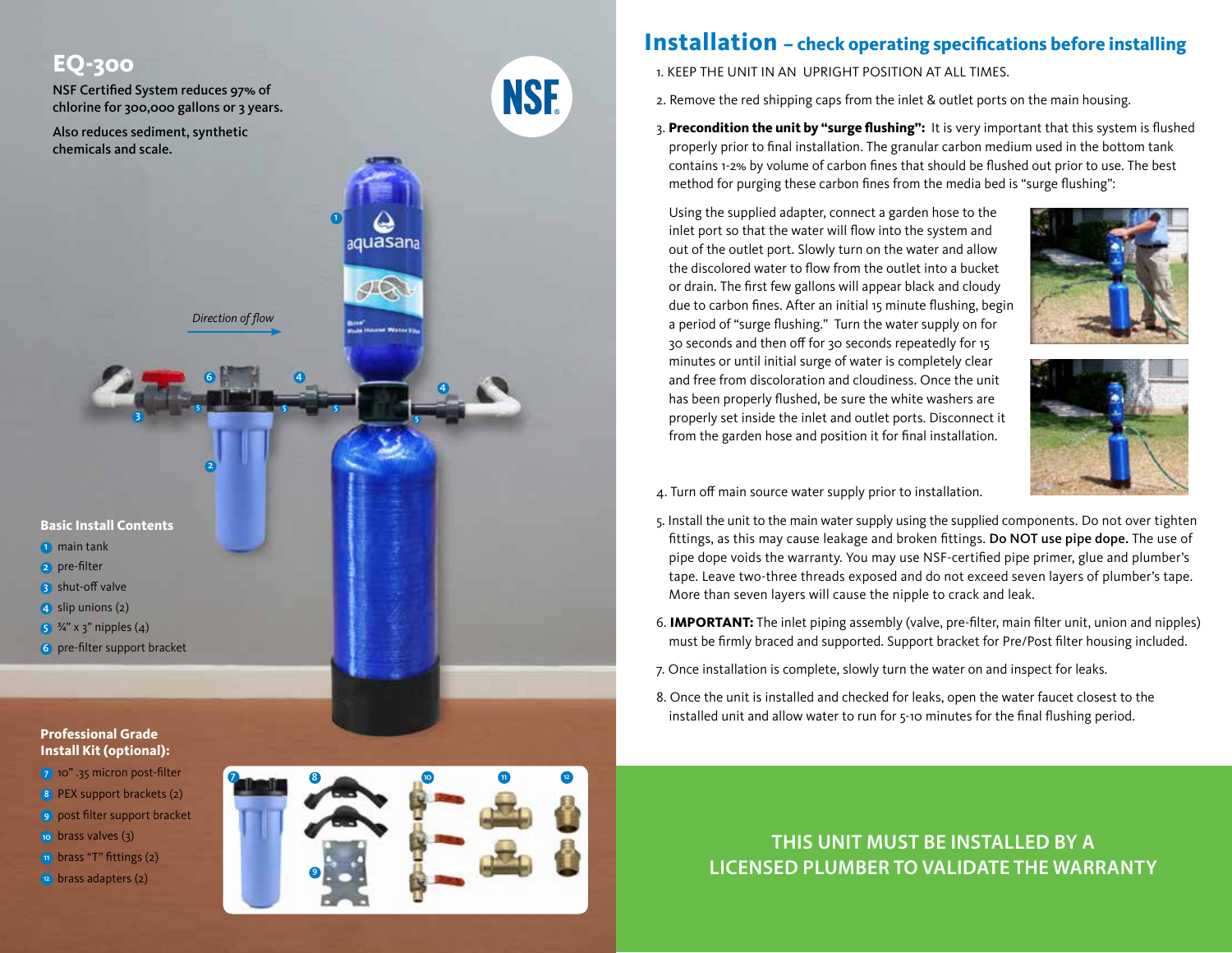## **Installation Notes**

•Read all precautions, installation and operating instructions carefully and completely before installing.

- Ensure all installation pieces are present prior to beginning.
- Lay out system in appropriate configuration. Improper sequence of equipment will affect performance, and could possibly damage your system.
- For systems with pro-grade installation kits, anticipate the addition of pex tubing, clamps and mounting screws to install unit properly (available at local home improvement stores or through your plumbing contractor). Due to the varieties of home design, not all configurations can be addressed in this guide. Components and time of installation will vary. Refer your plumbing professional to our installation guide.
- Pick an appropriate installation location. Dimensions of systems vary—always allow an estimated minimum of 50" clearance for height of tank, and a minimum of 30" for floor space. Your plumber will be installing the system in an area where the main water line enters your home, prior to your water heater.
- •Do not install the unit on its side. It needs to be installed upright to maximize contact with media. It is recommended your system be installed inside and out of direct sunlight. If this is not possible and the system is outdoors or in a sunny area, the installation requires the use of sun-proof sumps. Please contact our sales and service department 866-662-6885 to discuss the specifics of your installation.
- Full warranty contingent on installation by a licensed plumber.
- •Do not install this filter where the line pressure may exceed 100 psi. Operating pressure range: 20psi 100psi.
- •Install on cold water lines only (40° 90°F). Protect unit from freezing.
- •Installation of the filter must comply with existing state and local plumbing codes. Aquasana is not liable for consequential or incidental damages due to improper installation.

### **Use and Care**

Customization options are available to address any specific concerns you may have. The best way to establish your specific needs is to conduct a water test. Contact us by phone: **866-662-6885** or online: aquasana.com, to make arrangements and get recommendations.

#### **Sediment Pre-filter**

• Sediment levels vary from one location to another. During the first year of use, a visual inspection monthly is recommended. The sediment pre-filter is white when you initially install it. Once you can no longer see white, or the flow rate has noticeably decreased, it is time to replace the filter with a new one. Allowing sediment to continue to collect can cause clogging and restrict the flow of water into your home.

#### **EQ-1000 2 stage Whole House filter**

• This filter unit has a capacity of 1,000,000 gallons. You replace the unit in its entirety every 1,000,000 gallons. Check with your plumber at the time of installation about adding a meter to your system. Typically, the average family of four will consume that amount in 8-10 years. Unions are located on each side of the tank for ease of replacement. It is not necessary to contract a plumber. The replacement part number is EQ-1000R.

#### **EQ-600 2 stage Whole House filter**

• This filter unit has a capacity of 600,000 gallons. You replace the unit in its entirety every 600,000 gallons. Check with your plumber at the time of installation about adding a meter to your system. Typically, the average family of four will consume that amount in 5-6 years. Unions are located on each side of the tank for ease of replacement. It is not necessary to contract a plumber. The replacement part number is EQ-600R. Or you may easily upgrade your system with the EQ-1000R for 1 million gallons and 10 years of filtration.

#### **Cleaning your system**

• The exterior of your filtration system can be cleaned with warm, soapy water. Rinse well with fresh, clean water. Never use chemical cleaning products on the filters exterior surface because they may damage the filter housing.

# **Specifications**

#### Model: EQ-1000

Replacement cartridges Main tanks: EQ-1000R Pre-filter: EQ-304-20

### **Pure Satisfaction**

All Aquasana products offer a 90-day satisfaction guarantee. (A warranty is included, which covers defects in materials and workmanship.) If for any reason you are not satisfied with your purchase, simply call us, or the dealer you purchased from, for a Return Authorization Code and a full refund will be promptly issued upon return.

### Thank you for choosing Aquasana!

This filter system is designed and tested for use with genuine

Aquasana parts including replacement filters and all hardware. Use of parts from other manufacturers may result in loss of contaminant reduction performance, system damage or failure. Use of parts from other manufacturers will also void your warranty. Please visit aquasana.com for replacement parts.

Model: EQ-600 Replacement cartridges Main tanks: EQ-600R Pre-filter: EQ-304

**Do not use with water that is microbiologically unsafe or of unknown water quality without adequate disinfection before or after the system. Systems certified for cyst reduction may be used on disinfected water that may contain filterable cysts.**



Model: EQ-300 Replacement cartridges Main tanks: EQ-300R Pre-filter: EQ-304